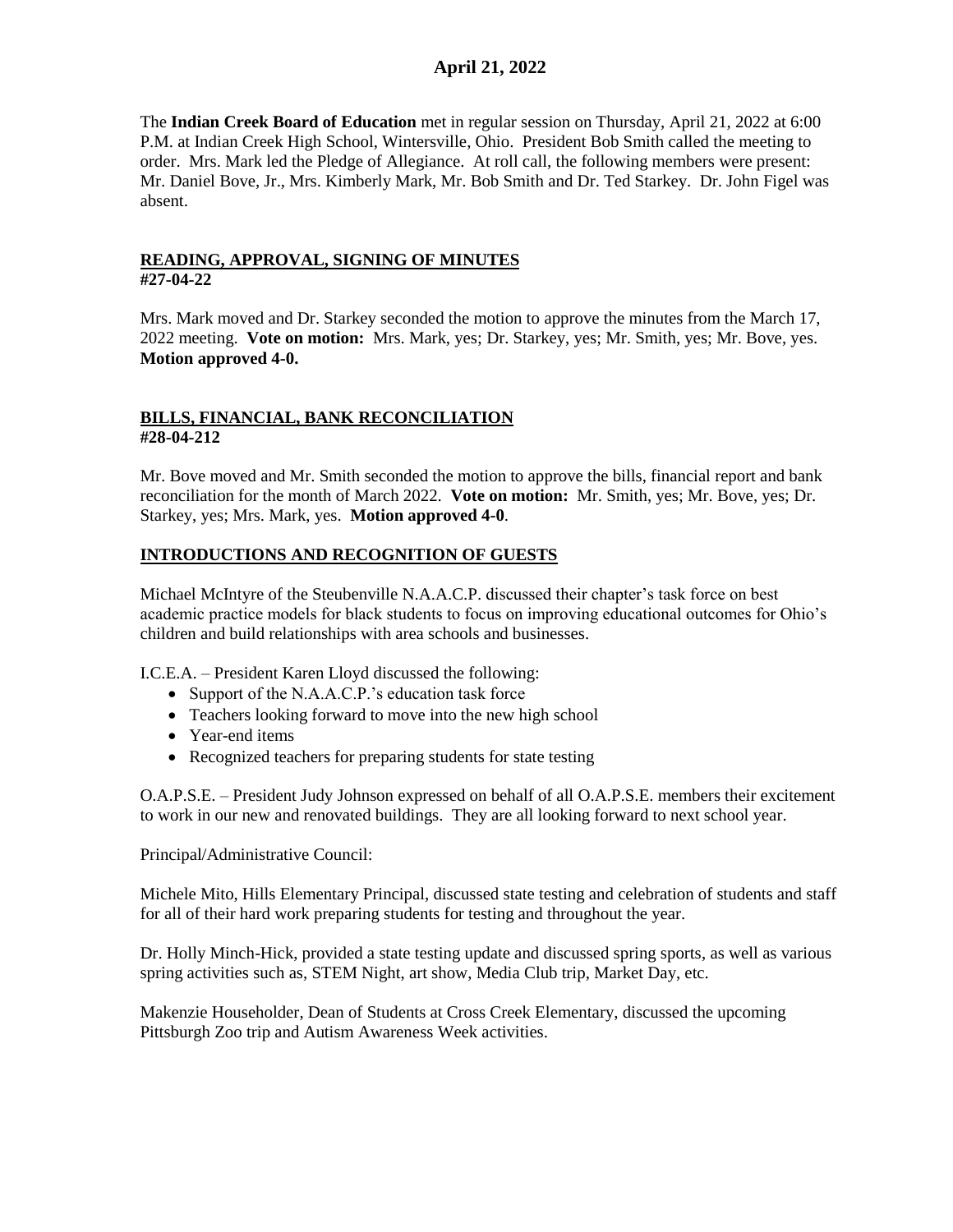**COMMUNICATIONS** - Superintendent Chappelear discussed the communication from Transportation Supervisor, Brenda Staffilino, about the upcoming Bus Rodeo. Dr. Chappelear congratulated and commended the bus drivers for participating in the Rodeo and thanked them for their hard work and doing such a great job.

## **OLD BUSINESS** – None.

#### **ACCEPT ADDENDA #29-04-22**

Mrs. Mark moved and Mr. Bove seconded the motion to accept an addendum to include items F through H under New Business and an addendum to include items J through K under Personnel. **Vote on motion:** Mr. Bove, yes; Mrs. Mark, yes; Dr. Starkey, yes; Mr. Smith, yes. **Motion approved 4-0.**

## **NEW BUSINESS**

## **APPROVAL OF ITEMS A THORUGH H #30-04-22**

Mrs. Mark moved and Dr. Starkey seconded the motion to approve items A through H under New Business:

#### **A. Bills to Be Considered, over \$5,000.00 and/or Improper Procedure**

 The Treasurer recommends payment of the following invoices that have been submitted for payment:

| <b>VENDOR</b>                  | <b>AMOUNT</b> | <b>DESCRIPTION</b>                                                  |
|--------------------------------|---------------|---------------------------------------------------------------------|
| Jefferson Landmark, Inc.       |               | $$30,447.37$ Fuel for buses                                         |
| <b>Full Spectrum Marketing</b> |               | \$12,250.00 Marketing services                                      |
| South Hills Movers, Inc.       |               | \$6,064.50 Moving central office                                    |
| CDW Government, Inc.           |               | \$37,089.57 Chromebooks for Hills Elementary (Title I purchase)     |
| Jefferson County ESC           |               | \$3,913.56 Psychology services - Additional due over purchase order |

# **B. Appropriation Modifications**

 The Treasurer recommends approval of the following appropriation modifications that are necessary to fulfill purchasing requests:

Supplemental appropriations of \$8,185.00, Hills Principal's Fund (018-960E) Supplemental appropriations of \$2,500.00, CCE Principal's Fund (018-990G) Supplemental appropriations of \$7,000.00, ICMS Media Club Fund (200-936F) Supplemental appropriations of \$4,000.00, Class of 2023 Fund (200-928X)

# **C. Establish Fund and Appropriate**

 The Treasurer recommends that fund 019-9922, One OSLN STEM Grant, be established and that \$5,000.00 be appropriated.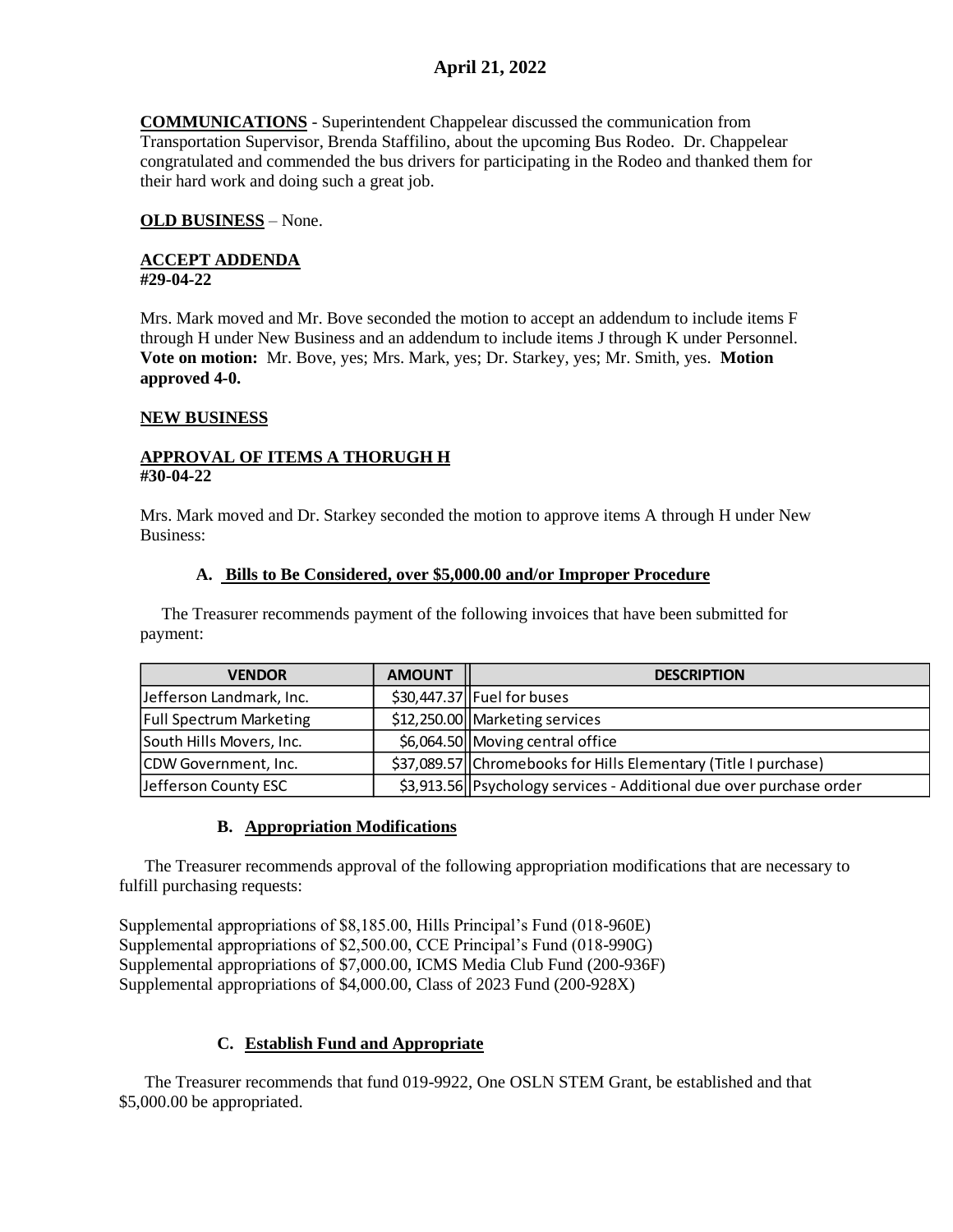## D. **Agreement – Online Auctioneer Services for Indian Creek High School**

 The Superintendent and Treasurer recommend approval of an agreement for KIKO Company for online auctioneer services for the sale of personal property at the Indian Creek High School building and authorize the Superintendent or Treasurer to sign for the sale of personal property.

## **E. Indian High School Band Trip – Gatlinburg**

The Superintendent recommends the Board consider the request of ICHS Band Director, Don Llewellyn, to take the Indian Creek High School band to perform at the Smokey Mountain Music Festival in Gatlinburg on April 8, 2023. The approximate cost will be \$880.00 per student and selfpaid.

## F. **GMP Submission – Outside Classroom Learning Areas**

The Superintendent recommends the Board approve the GMP Amendment to the CMR Agreement with Hammond Construction, Inc. for the outdoor classroom facilities project and authorize negotiation and execution of the amendment.

## **G. Board Policy – Updated Policy**

The Superintendent recommends the Board approve the updated policy for DID -Inventories (fixed assets).

# **H. Affiliation Agreement – The University of Akron**

The Superintendent recommends the Board enter into an agreement with the University of Akron to provide clinical education and practice for students in the education programs for the 2022- 23 school year.

**Vote on motion:** Mrs. Mark, yes; Mr. Smith, yes; Dr. Starkey, yes; Mr. Bove, yes. **Motion approved 4-0.**

#### **OTHER MATTERS**

#### **PERSONNEL**

## **APPROVAL OF ITEMS A THROUGH K, EXCLUDING ITEMS B, C, AND D #31-04-22**

Mrs. Mark moved and Mr. Smith seconded the motion to approve items A through K, excluding items B, C and D under Personnel.

#### **A. Resignation – Administrative**

The Superintendent recommends the Board accept the resignation of Nicole McDonald, Cross Creek Elementary Principal/District Curriculum Coordinator/Title I, effective end of workday May 20, 2022, for personal reasons.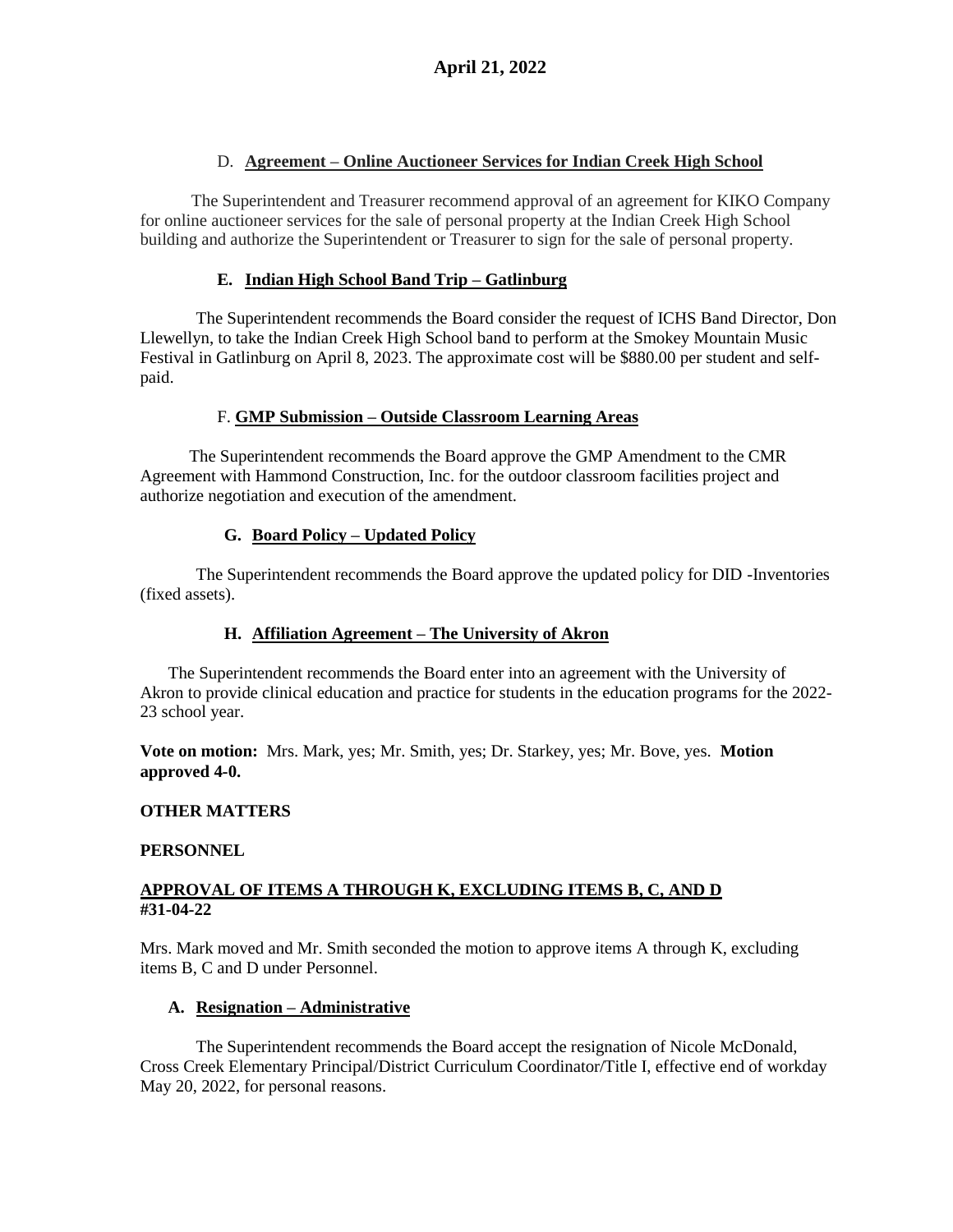- **B. Resignation and Employment – See Resolution #32-04-22**
- **C. Resignation and Employment – See Resolution #33-04-22**
- **D. Employment – Administrative – See Resolution #34-04-22**

#### **E. Non-Renewal – Personal Service Contracts**

 The Superintendent recommends the non-renewal of the following 2021-22 school year personal service contracts:

| Ashley      | Agin            | ICHS Cheering Head Coach               |
|-------------|-----------------|----------------------------------------|
| Gary        | Bracone         | <b>ICHS Girls Assistant Softball</b>   |
| Gunner      | <b>Brettell</b> | ICHS Boys Assistant Soccer Coach       |
| Greg        | <b>Burrows</b>  | ICMS 8th Grade Football                |
| Andrew      | Connor          | Football Equipment (1/2)               |
|             |                 | <b>ICHS Head Football Coach</b>        |
| Mike        | Conrad          | ICMS 7th Grade Football                |
|             |                 | ICMS 7th Grade Basketball              |
| Randy       | Cottis          | <b>ICHS Varsity Baseball Assistant</b> |
| Denny       | Cowser          | <b>ICMS 7th Grade Football</b>         |
| <b>Nick</b> | Dondzila        | <b>ICMS 8th Grade Football</b>         |
|             |                 | <b>ICHS Wrestling Assistant</b>        |
| Clay        | Edgerly         | ICMS 8th Grade Boys Basketball (1/2)   |
| Mike        | Furda           | ICHS Boys Assistant Basketball         |
| Courtney    | Hatcher         | ICMS 7th Grade Girls Basketball        |
| Chris       | Hoover          | <b>ICHS Cross Country</b>              |
| Trey        | Jeter           | <b>ICHS Varsity Track Assistant</b>    |
| Casey       | Johns           | <b>ICHS Cheering Assistant</b>         |
| Rachel      | June            | <b>ICHS Cheering Assistant</b>         |
| Doug        | Karas           | <b>ICHS Assistant Football Coach</b>   |
| Doug        | Knight          | <b>ICMS Wrestling Coach</b>            |
| Todd        | Mazzeferro      | <b>ICHS Varsity Track Assistant</b>    |
| Kelley      | McIlvain        | <b>ICMS Track Coach</b>                |
| Jamie       | Miller          | <b>ICHS Cheering Assistant</b>         |
| Mentha      | Moore           | ICHS Majorette Line Instructor         |
| Josh        | <b>Morris</b>   | ICMS 8th Grade Boys Basketball (1/2)   |
| Janna       | Olesky          | <b>ICHS Swim Coach</b>                 |
| Lori        | Orban           | <b>ICHS Head Track Coach</b>           |
| Tera        | Parrish         | <b>ICMS 8th Grade Girls Basketball</b> |
| Chris       | Paul            | <b>ICHS Assistant Softball</b>         |
| Monica      | Pendleton       | ICHS Boys Tennis Coach                 |
|             |                 | <b>ICHS Girls Tennis Coach</b>         |
| Joe         | Pulver          | ICHS 9th Grade Boys Basketball         |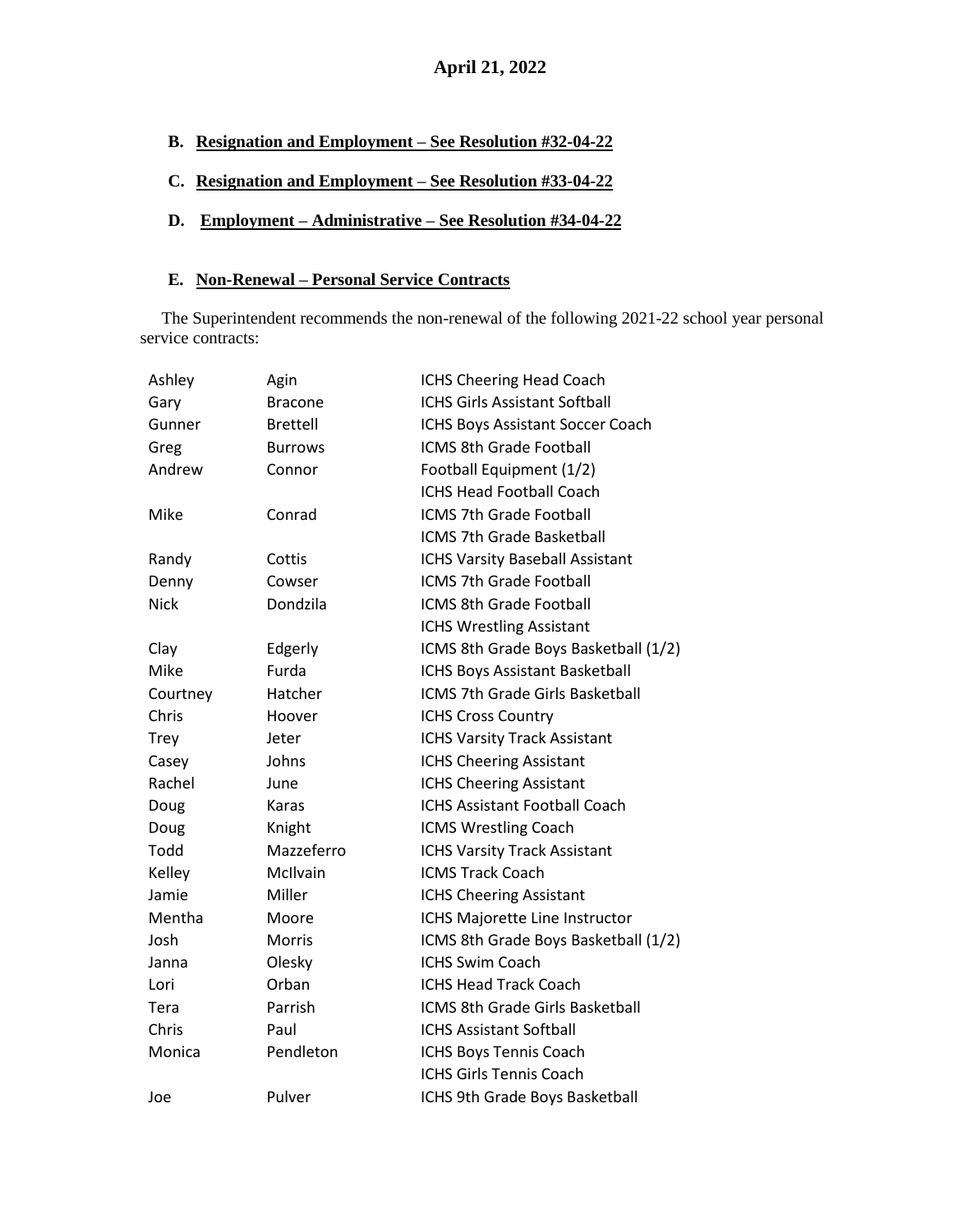| Joe        | Ribar      | ICHS Girls Basketball Assistant         |
|------------|------------|-----------------------------------------|
| Sam        | Robinson   | ICHS 9th Grade Football Coach           |
| Amber      | Scott      | ICMS 8th Grade Volleyball               |
| <b>Ron</b> | Tweedy     | ICHS Varsity Assistant Girls Basketball |
| Justin     | Wilson     | ICHS 9th Grade Football Coach (1/2)     |
| Mike       | Wilson Jr  | ICHS 9th Grade Football Coach (1/2)     |
| Mike       | Wilson Sr. | ICHS Assistant Football Coach (1/2)     |

## **F. Non-Renewal of Volunteers**

The Superintendent Recommends the Board non-renew the volunteers for the 2021-22 school year:

#### Kenneth Skinner Raeann Sowers

## **G. Resignation – Classified**

The Superintendent recommends the Board accept the resignation of Susan Kendall, Custodian, for the purpose of retirement. Susan's last day of work will be June 30, 2022. Her retirement will be effective July 1, 2022.

## **H. Employment – Classified**

The Superintendent recommends the Board approve the employment of Heather Millhorn Bus Attendant, 3.9 hours per day, 5 days per week, 19.50 hours weekly, 186 days per year (prorated), effective April 22, 2022. Approve Probationary Contract, effective April 22, 2022.

#### **I. Employment – Classified**

The Superintendent recommends the Board approve employment of the following individuals for inclusion on the Classified Substitute list for the position(s) listed below and for any subsequent positions for which they may qualify:

Jaime DeStefano – Cafeteria and Secretary

Pete Peveich – Custodian (pending receipt of all pre-employment requirements).

# **J. Resignation – Certified**

The Superintendent recommends the Board accept the resignation of Amy Richardson, Cross Creek Preschool Intervention teacher, effective at the end of the 2021-22 school year, for personal reasons.

#### **K. Resignation – Classified**

The Superintendent recommends the Board accept the resignation of Deborah Conn, Paraprofessional, for the purpose of retirement. Deborah's last day of work will be May 31, 2022. Her retirement will be effective June 1, 2022.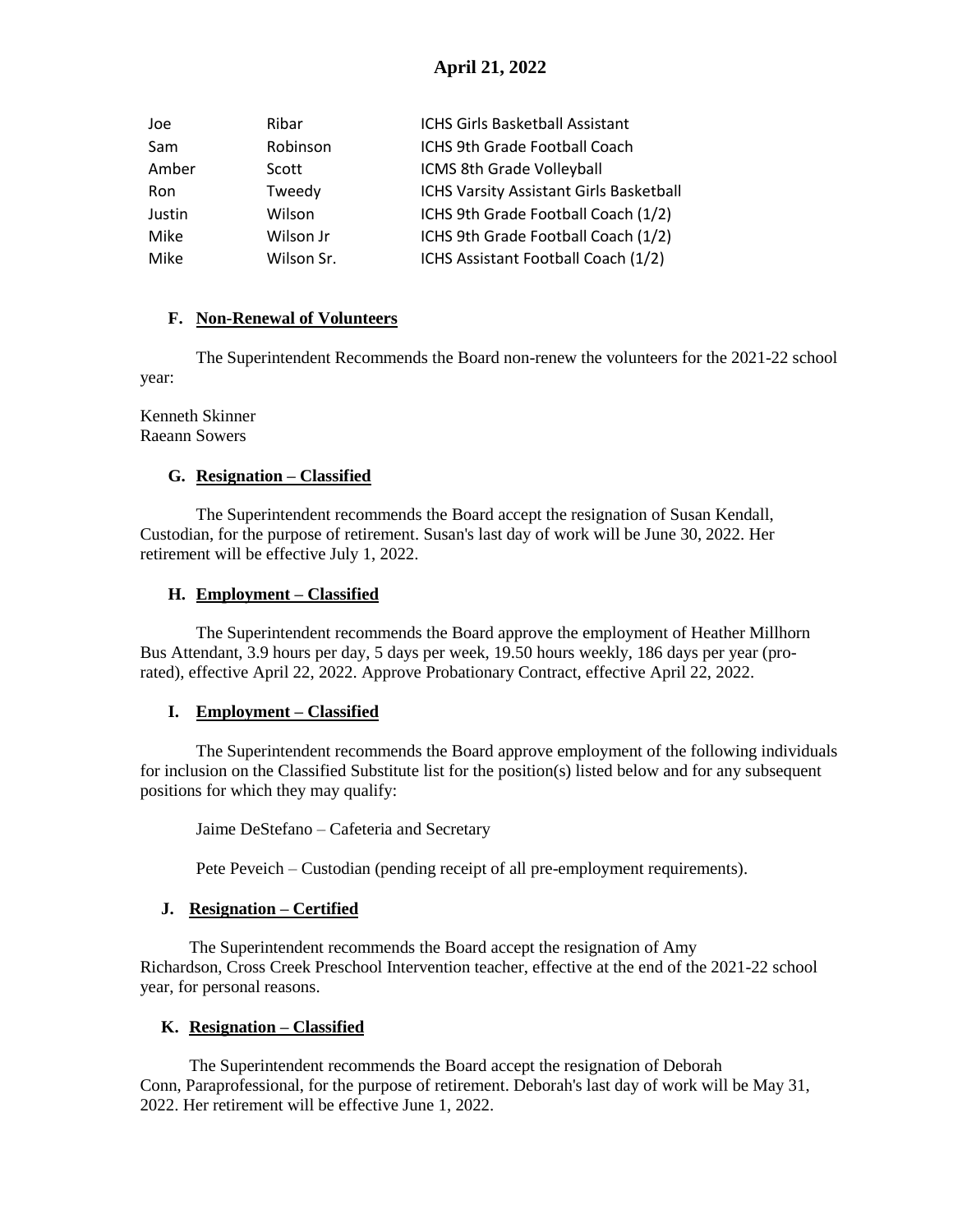**Vote on motion:** Dr. Starkey, yes; Mr. Bove, yes; Mr. Smith, yes; Mrs. Mark, yes. **Motion approved 4-0.**

#### **Resignation and Employment - Administrative #32-04-22**

 Mrs. Mark moved and Mr. Bove seconded the motion to approve the Superintendent's recommendation to approve the resignation request of Hills Elementary Principal, Michele Minto, effective June 30, 2022, and subsequently approve Ms. Minto to Central Office assignment as Curriculum Director/Title I Coordinator/Pre-School Coordinator/District Testing Coordinator/Gifted Coordinator. Three-year contract to commence July 1, 2022, 240 days per year. Salary pursuant to provisions of the Administrative Staff Salary and Fringe Benefits Handbook.

**Vote on motion:** Mr. Bove, yes; Mr. Smith, yes; Mrs. Mark, yes; Dr. Starkey, yes. **Motion approved 4-0.**

### **Resignation and Employment- Administrative #33-04-22**

 Mrs. Mark moved and Mr. Smith seconded the motion to approve the Superintendent's recommendation to approve the resignation of Makenzie Householder, Cross Creek Elementary Dean of Students, effective the end of 2021-22 school year, and subsequently approve Mrs. Householder in the position of Hills Elementary Principal, effective July 1, 2022. One-year contract to commence July 1, 2022, 225 days per year with work date beginning August 1, 2022. Salary pursuant to provisions of the Administrative Staff Salary and Fringe Benefits Handbook.

**Vote on motion:** Mr. Smith, yes; Mrs. Mark, yes; Dr. Starkey, yes; Mr. Bove, yes. **Motion approved 4-0.** 

#### **Employment – Administrative #34-04-22**

Mrs. Mark moved and Mr. Bove seconded the motion to approve the Superintendent's recommendation to approve Dan Hartman for the position of principal at Cross Creek Elementary, effective July 1, 2022. Three-year contract, 225 days per year with work date beginning August 1, 2022. Salary is pursuant to the Administrative Staff Salary and Fringe Benefit Handbook.

**Vote on motion:** Mrs. Mark, yes; Mr. Smith, yes; Mr. Bove, yes; Dr. Starkey, yes. **Motion approved 4-0.**

# **REPORT OF BOARD LIAISONS**

Student Achievement – Mrs. Kim Mark discussed the following:

- Expressed on behalf of the Board how grateful everyone is for our beautiful buildings and the opportunity for our students and staff
- Commended the spring sports teams
- Upcoming band concert

Legislative – Dr. Ted Starkey – no report.